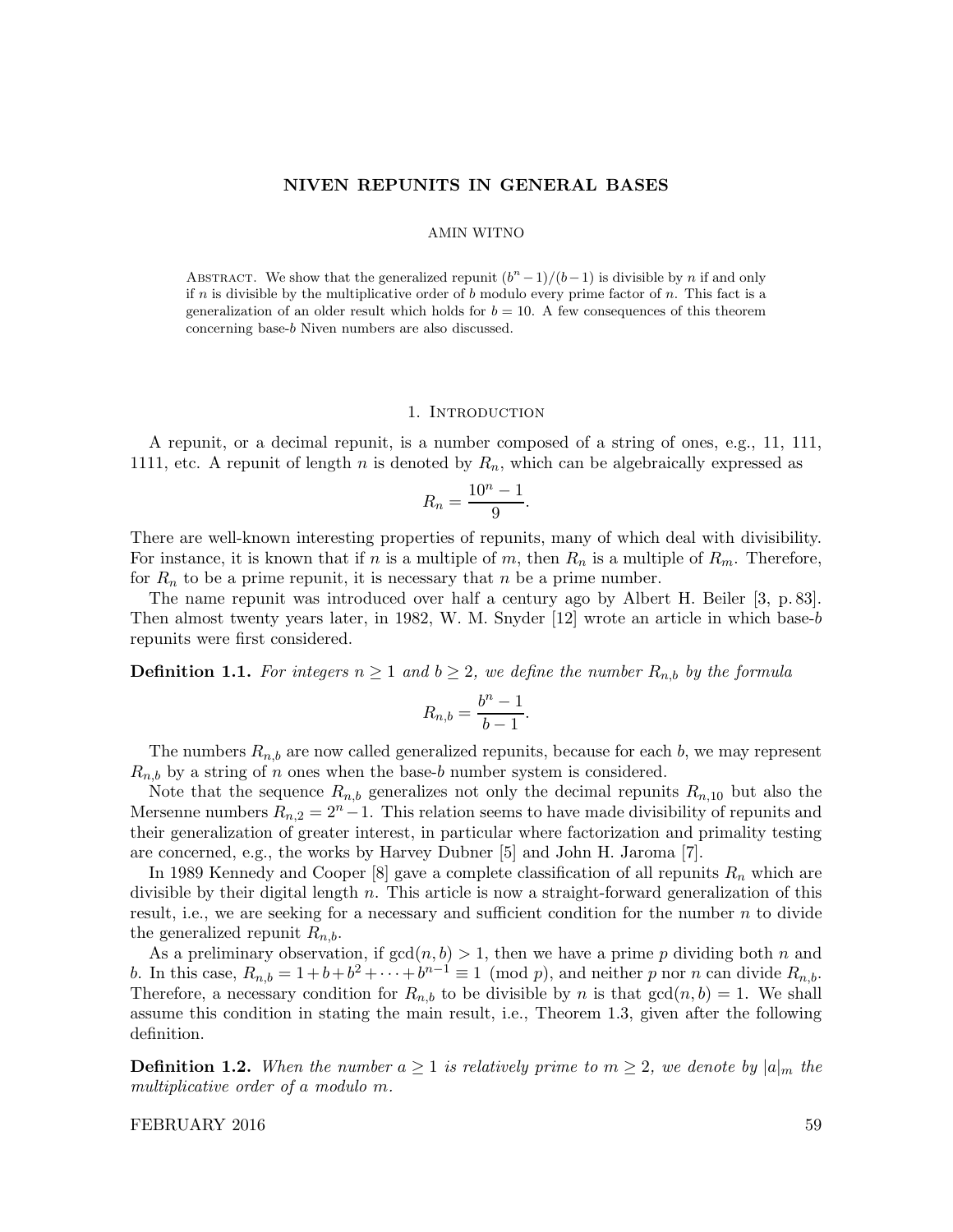# THE FIBONACCI QUARTERLY

Throughout this article, we agree that whenever we write  $|a|_m$ , we also implicitly assume that  $gcd(a, m) = 1$ , for otherwise such notation makes no sense.

**Theorem 1.3.** Let  $n, b \geq 2$ . The number  $R_{n,b}$  is a multiple of n if and only if n is a multiple of  $|b|_p$  for every prime p dividing n.

Incidentally, a number that is divisible by its sum of digits is called a Niven number. This name, after the mathematician Ivan M. Niven (1915–1999), was first revealed in 1980 by Kennedy et al. [9] with regards to decimal representation. But naturally, we may also say that N is a base-b Niven number when N is divisible by the sum of its digits when expressed in base b. This generalization of Niven numbers seemed to appear for the first time in an article by Grundman [6] in 1994.

Thus Theorem 1.3 gives a criterion for identifying all Niven numbers among the generalized repunits to the same base. We will first present several corollaries of the theorem which are of some interest, and then we shall provide the proof and discuss some applications of Theorem 1.3 to other problems related to base-b Niven numbers.

In passing, we should mention that repunits belong to the family of repdigits, which, in base b, are given by  $dR_{n,b}$  with  $1 \leq d \leq b-1$ . Now  $dR_{n,b}$  is divisible by its digital sum dn if and only if  $R_{n,b}$  is divisible by n. Hence, Theorem 1.3 may well be extended to read as follows: A repdigit of length n is a Niven number with respect to a fixed base b if and only if n is a multiple of  $|b|_p$  for every prime p dividing n.

# 2. Immediate Consequences of the Theorem

Corollary 2.1. Suppose that  $R_{n,b}$  is a multiple of n. Then  $gcd(n, b - 1) > 1$ . In particular, the least prime factor of n is a divisor of  $b-1$ .

*Proof.* Let p be the smallest prime dividing n. Also let  $d = |b|_p$ , hence,  $d < p$ . But by Theorem 1.3, d is also a factor of n. So in order not to contradict the minimality of  $p$ , we must conclude that  $d = 1$ . This implies  $b \equiv 1 \pmod{p}$ , which gives the claim.

The next Corollary 2.2 is an old result concerning the Mersenne number  $2<sup>n</sup> - 1$  which can be found, for instance, in the text by W. Sierpinski  $[11, p. 219]$ , whose proof was attributed to A. Schnizel.

**Corollary 2.2.** The Mersenne number  $R_{n,2}$  is not divisible by n for any value of  $n \geq 2$ .

*Proof.* This follows from Corollary 2.1 with  $b = 2$ , since no prime factor of n would divide  $b-1.$ 

**Corollary 2.3.** Let  $b \geq 3$  and let p be any prime factor of  $b-1$ . If n is a power of p, then the number  $R_{n,b}$  is divisible by n.

*Proof.* This too follows immediately from Theorem 1.3, since  $|b|_p = 1$  and p is the unique prime factor of *n*.

We remark that Corollary 2.3 is equivalent to an earlier theorem by Trojovský and Tobiáš [13, Theorem 1] which is given as a rather isolated result on generalized repunits, not within the context of Niven numbers.

**Corollary 2.4.** Let the factorization of n into prime numbers be written as  $n = p_1^{e_1}$  $_{1}^{e_{1}}p_{2}^{e_{2}}$  $e_2^{e_2}\cdots p_k^{e_k}$ with  $e_1, e_2, \ldots, e_k \geq 1$  and such that  $p_1 < p_2 < \cdots < p_k$ . Then  $n | R_{n,b}$  if and only if

(1)  $p_1$  is a factor of  $b-1$  and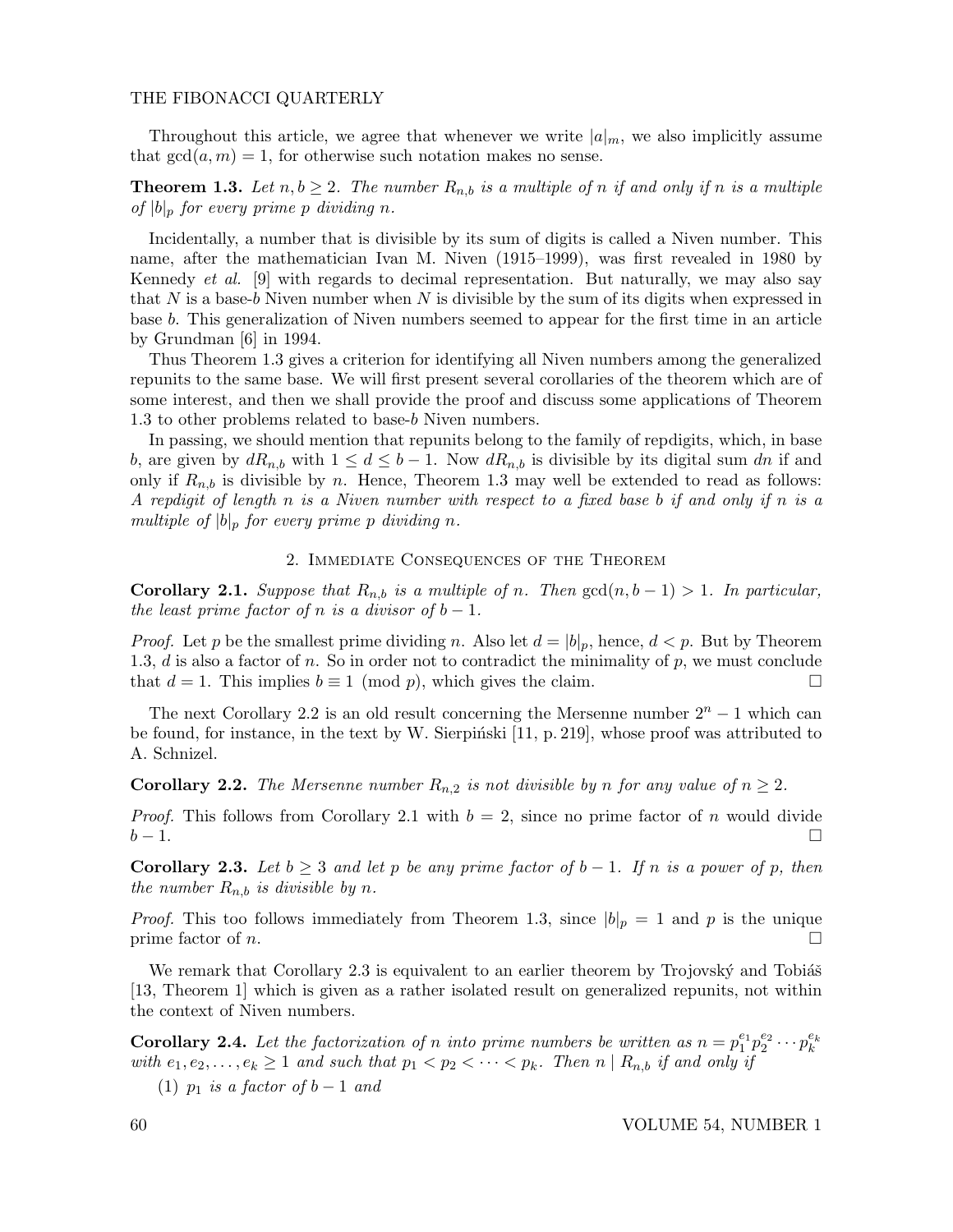(2) for  $2 \leq i \leq k$ , either  $p_i \mid b-1$  or else  $|b|_{p_i} = p_1^{f_1}$  $_1^{f_1}p_2^{f_2}$  $i_2^{f_2} \cdots p_{i-1}^{f_{i-1}}$  with non-negative integers  $f_1, f_2, \ldots, f_{i-1}$  such that  $f_j \le e_j$  for all j in the range  $1 \le j \le i-1$ .

*Proof.* It is clear that the stated set of conditions is equivalent to having  $|b|_{p_i}$  divides n for  $i = 1, 2, \ldots, k.$ 

Corollary 2.4 is the practical version of Theorem 1.3 which leads to the construction of a number n that divides  $R_{n,b}$ . For example, let us consider  $b = 3$ . Keeping the notation in Corollary 2.4, we must have  $p_1 = 2$ . We then evaluate  $|3|_p$ , say for  $p = 5, 7, \ldots, 97$ , and record the primes p for which  $|3|_p$  factors into the primes that are already in the list:

|                 | $p \mid  3 _p$ |    | $p \mid  3 _p$             |
|-----------------|----------------|----|----------------------------|
| $\overline{5}$  | $\gamma$       | 47 | $\overline{23}$            |
| $\frac{11}{17}$ | 5 <sup>5</sup> | 61 | $2\times5$                 |
|                 |                |    | $67$   $2\times11$         |
| 23              | 11             | 83 | $\dfrac{41}{2^3\times 11}$ |
| 41              |                |    |                            |

These are the primes  $p < 100$  which qualify to form the product n as described in Corollary 2.4. Hence, for instance, we have  $n | R_{n,3}$  for  $n = 2^3 \cdot 5 \cdot 11 \cdot 89$  or  $n = 2^4 \cdot 17 \cdot 41 \cdot 83$ .

To see the transitive dependencies among these primes in a more readable manner, we can transform the above list to a lattice diagram as follows.



Similarly, we may consider  $b = 16$  and, after computing  $|16|_p$  using all primes  $p < 100$ , we come up with a more crowded lattice diagram below, with only the primes 2, 17, and 97 being ineligible.



Note that for each value of b, we can construct an infinite number of n satisfying the criteria of Corollary 2.4, e.g., by considering arbitrarily large exponents  $e_1, e_2, \ldots, e_k$ . Not only so, but the list of qualifying prime factors of such  $n$  is also endless. We state this claim as follows.

**Corollary 2.5.** Let  $b \geq 3$  and  $k \geq 1$  be fixed. Then there exists a number n with at least k distinct prime factors such that  $R_{n,b}$  is a multiple of n.

*Proof.* An 1886 result by Bang [2] implies that for a fixed  $b \ge 2$ , the sequence  $b^m - 1$  has a primitive prime divisor p for every m, i.e., where p divides  $b^m - 1$  but not  $b^r - 1$  with  $1 \le r < m$ . For such prime p, we have  $|b|_p = m$ .

FEBRUARY 2016 61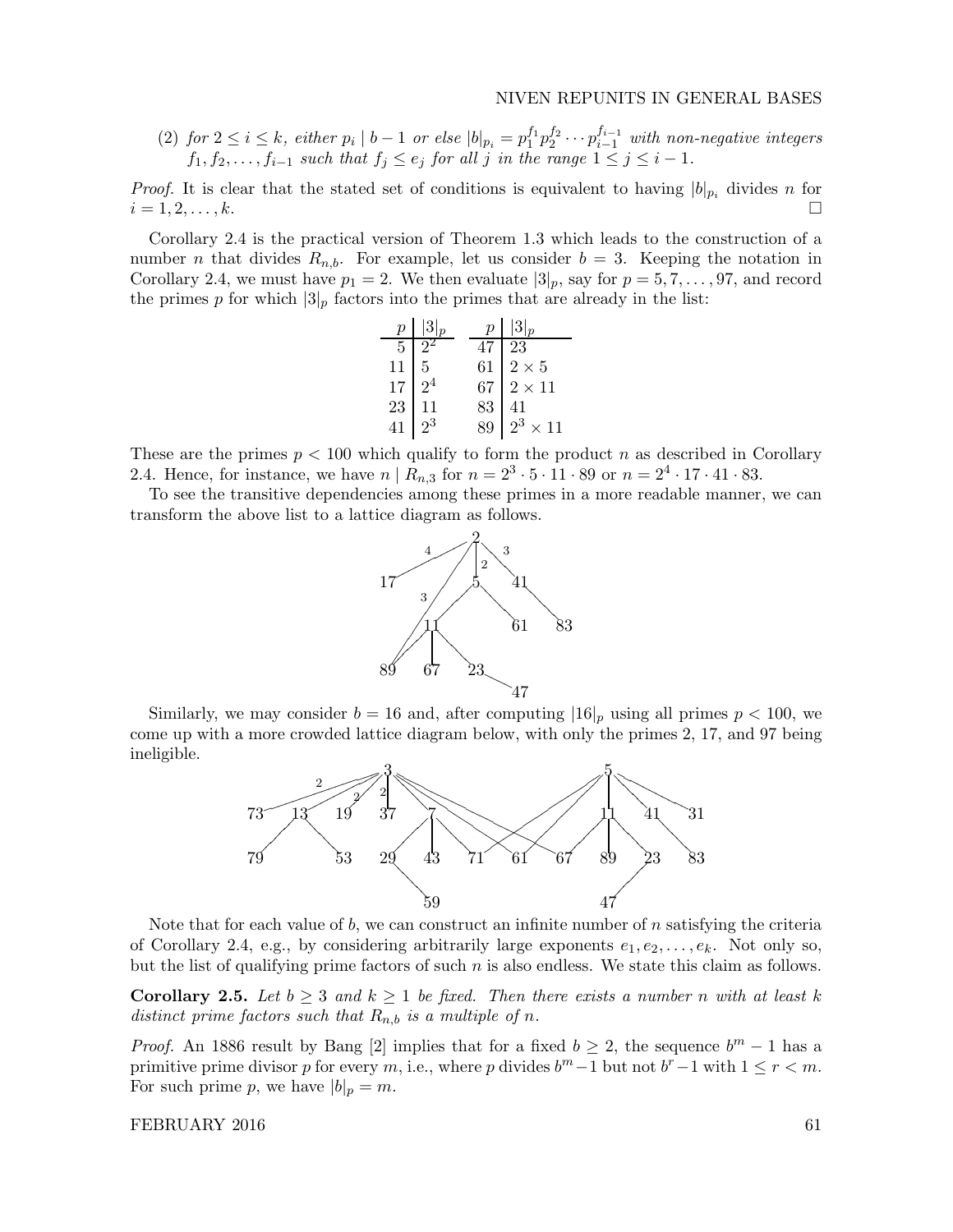# THE FIBONACCI QUARTERLY

Let q denote any prime factor of  $b-1$ , and simply let  $n = q^k p_2 p_3 \cdots p_k$ , where for each prime  $p_j, 2 \leq j \leq k$ , we have  $|b|_{p_j} = q^j$ . Note that  $p_j > q$  and, after reordering as necessary, it is clear that  $n | R_{n,b}$  by Corollary 2.4.

 $\Box$ 

### 3. Proof of the Theorem

Following the proof for the case  $b = 10$  [8, p. 140], here we shall likewise prove Theorem 1.3 by introducing an intermediate criterion for the divisibility of  $R_{n,b}$  by n.

**Theorem 3.1.** The number  $R_{n,b}$  is divisible by n if and only if n is divisible by  $|b|_n$ .

*Proof.* One way is easy, for if n divides  $R_{n,b}$ , then n divides the numerator  $b^n - 1$ , so  $b^n \equiv 1$  $\pmod{n}$  and  $|b|_n$  divides n.

Conversely, assume that  $|b|_n \mid n$ , or equivalently, that  $n \mid b^n - 1$ . Let p be an arbitrary prime factor of n and write  $n = mp^k$  with  $gcd(m, p) = 1$ . By the Chinese Remainder Theorem, we will have  $n \mid R_{n,b}$ , provided that  $p^k \mid R_{n,b}$ . We proceed in two cases.

*Case 1.* Suppose  $b \neq 1 \pmod{p}$ . Then  $p^k$  divides  $R_{n,b} = (b^n - 1)/(b - 1)$  if and only if  $p^k$ divides  $b<sup>n</sup> - 1$ , which holds since *n* also divides  $b<sup>n</sup> - 1$ .

Case 2. Suppose  $b \equiv 1 \pmod{p}$ . Let  $\Phi_m(X)$  stand for the mth cyclotomic polynomial. Recall that  $\Phi_1(X) = X - 1$  and  $\Phi_p(X) = 1 + X + X^2 + \cdots + X^{p-1}$ . We also have the identity

$$
X^n - 1 = \prod_{d|n} \Phi_d(X),\tag{3.1}
$$

which implies that  $(b^{n} - 1)/(b - 1)$  is divisible by  $\Phi_{p}(b)\Phi_{p^{2}}(b)\cdots\Phi_{p^{k}}(b)$ . Then by the wellknown reduction formula  $\Phi_{p^m}(X) = \Phi_{p^{m-1}}(X^p)$ , we can show that for each  $j = 1, 2, \ldots, k$ ,

$$
\Phi_{p^j}(b) = \Phi_p(b^{p^{j-1}}) \equiv \Phi_p(1) = p \equiv 0 \pmod{p}.
$$

Hence,  $p^k \mid R_{n,b}$  as desired.

And now evidently, Theorem 1.3 will be established upon proving the next equivalent statement.

**Theorem 3.2.** Let  $b, n \geq 2$ . Then  $|b|_n$  divides n if and only if  $|b|_p$  divides n for every prime p such that  $p \mid n$ .

*Proof.* Again, one way is trivial since  $b^n \equiv 1 \pmod{n}$  implies that  $b^n \equiv 1 \pmod{p}$  when p is a factor of *n*. For the converse, now assume that  $n = mp^k$  for some prime p, such that  $gcd(m, p) = 1$  and  $|b|_p \mid n$ . It will suffice to show that  $p^k \mid b^n - 1$ .

Since  $|b|_p \leq p-1$ , we have  $gcd(|b|_p, p) = 1$  and so  $|b|_p \mid m$ . That is,  $b^m \equiv 1 \pmod{p}$ . Using again Identity (3.1), we see that  $b<sup>n</sup> - 1$  is divisible by  $M_1 M_2 \cdots M_k$ , where

$$
M_j = \prod_{d|m} \Phi_{d\cdot p^j}(b),
$$

for  $j = 1, 2, ..., k$ . This time we call for the factorization formula  $\Phi_r(X^s) = \prod_{d|s} \Phi_{d,r}(X)$ , which applies when  $gcd(r, s) = 1$  (see the article by Cheng *et al.* [4, Corollary 2] for a proof of this identity), and we obtain

$$
M_j = \Phi_{p^j}(b^m) = \Phi_p((b^m)^{p^{j-1}}) \equiv \Phi_p(1) \equiv 0 \pmod{p}.
$$
  
\n<sup>k</sup> | b<sup>n</sup> - 1.

Thus,  $p \mid M_j$  and  $p^k \mid b$ 

62 VOLUME 54, NUMBER 1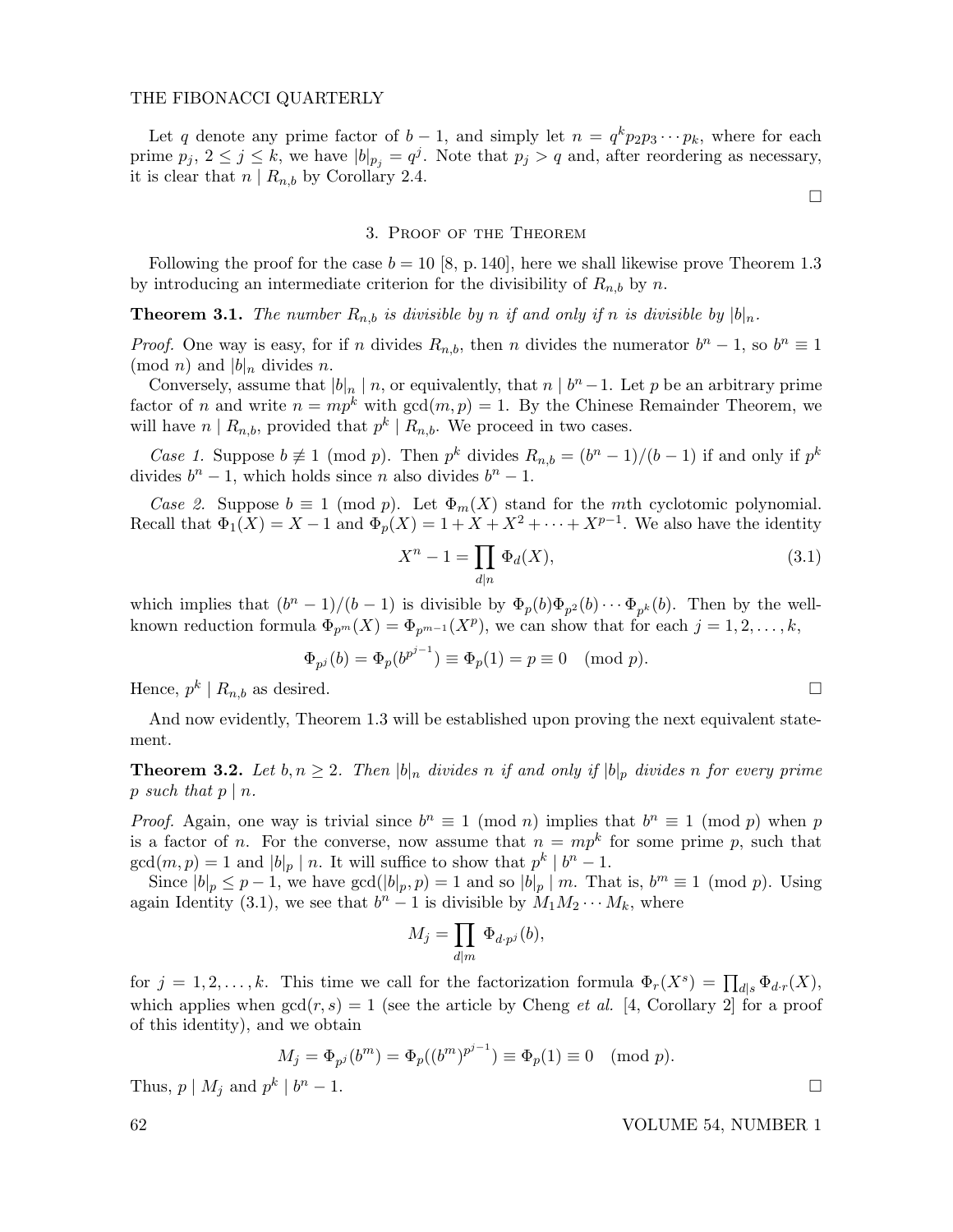Alternately, one may wish to prove Theorem 3.1 or Theorem 3.2 without resorting to cyclotomic polynomials. In particular, demonstrating divisibility by  $p^k$  in both cases can be done via a congruence property that is also used in the original proof by Kennedy and Cooper [8, Lemma 2.1].

# 4. Applications on Base-b Niven Numbers

In a recent article on Smith numbers, the author [14, Definition 4] considered a different generalization of repunits by allowing a string of zeros of fixed length between each adjacent ones in  $R_n$ , e.g., numbers like 1010101 or 100010001. We now extend this definition to a general base  $b$ , noting that there are multiple ways by which we may express these quantities algebraically.

**Definition 4.1.** For each  $n, k \geq 1$  and  $b \geq 2$ , we define the number  $R_{n,b,k}$  according to

$$
R_{n,b,k} = \sum_{j=0}^{n-1} b^{jk} = \frac{b^{nk} - 1}{b^k - 1} = \frac{R_{nk,b}}{R_{k,b}} = R_{n,b^k}.
$$

We see that in base-b, the number  $R_{n,b,k}$  is composed of n ones, every two of which are separated by  $k-1$  zeros. In particular, the relation  $R_{n,b,k} = R_{n,b,k}$  asserts that  $R_{n,b,k}$  has sum of digits equals n, when evaluated in either base b or base  $b<sup>k</sup>$ . We have the following result.

**Theorem 4.2.** Let  $n, b \ge 2$  and  $k \ge 1$ . Then  $R_{n,b,k}$  is a base-b Niven number if and only if  $|b^k|_n \mid n$ . In particular, for any  $k \geq 1$ ,  $R_{n,b,k}$  is a base-b Niven number whenever  $R_{n,b}$  is.

*Proof.* The first claim is clear by Theorem 3.1 applied to  $R_{n,b^k}$ . The second follows by the same theorem since  $|b^k|_n$  is always a factor of  $|b|_n$ .

The converse of the second part of Theorem 4.2 does not hold:  $R_{n,b}$  may not be a base-b Niven number even if  $R_{n,b,k}$  is. For a counter-example, we have seen that there is no base-2 Niven number among the Mersenne numbers  $R_{n,2}$ ; nevertheless, the preceding diagram can be used to generate infinitely many base-2 Niven numbers of the form  $R_{n,2,4}$ .

Now one Olympiad-type problem asks for a proof that given  $n$ , there exists a number  $m$ divisible by its sum of decimal digits, which equals n. This challenge is due to Sierpinski, according to the problem book by Andreescu and Andrica [1, Problem 7.2.1], and whose proposed solution is essentially the number  $R_{n,10,\phi(n)}$ , provided that  $gcd(n,10) = 1$ . We are in a position to generalize this result to any base b:

**Theorem 4.3.** Given  $n, b \geq 2$ , we can find a base-b Niven number m whose sum of base-b digits is n.

*Proof.* If  $gcd(n, b) = 1$ , simply let  $m = R_{n, b, \phi(n)}$ . Since  $|b^{\phi(n)}|_n = 1$  by Euler's Theorem, then  $m$  is a base-b Niven number by Theorem 4.2.

If  $gcd(n, b) > 1$ , we may write  $n = st$ , where t is the largest factor of n that is relatively prime to b. In this case, every prime factor of s is also a factor of b, hence,  $s \mid b^r$  for some integer  $r \geq 1$ . Now let  $m = b^r \cdot R_{n,b,\phi(t)}$ , whose sum of digits in base b equals n. Again by Euler's Theorem,

$$
R_{n,b,\phi(t)} = 1 + b^{\phi(t)} + b^{2\phi(t)} + \dots + b^{(n-1)\phi(t)} \equiv n \equiv 0 \pmod{t}.
$$

Hence,  $t | R_{n,b,\phi(t)}$  and  $n | m$ .

Along the same line, we propose one last problem of finding a Niven number with a prescribed digital condition.

### FEBRUARY 2016 63